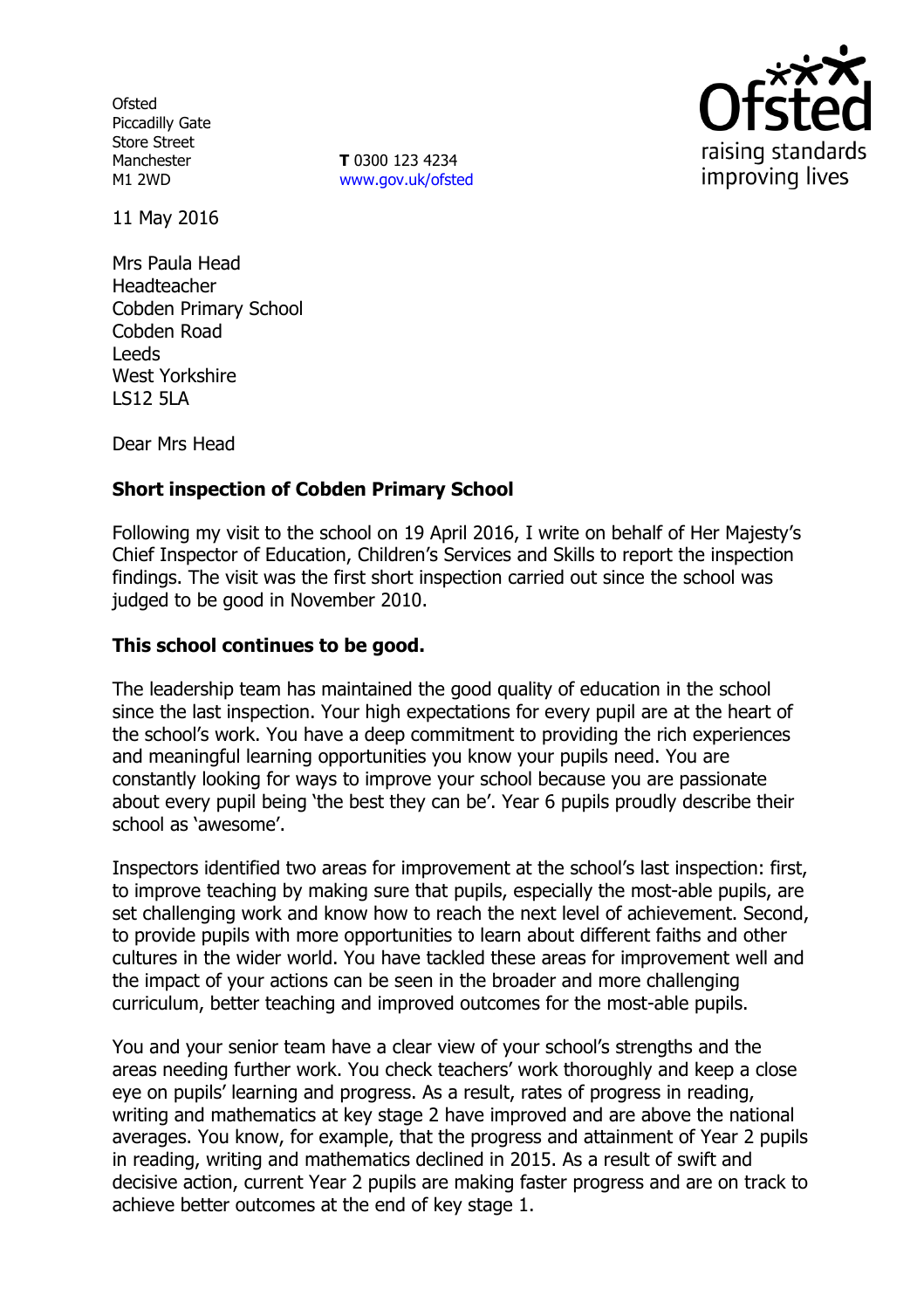

Governors share your high expectations and your unwillingness to accept less than the best for your pupils. They check the reports and information they receive carefully and visit the school regularly. Recently, governors met with Year 6 pupils to find out more about what pupils like and what would make Cobden even better. This helped them to test whether what you tell them can be seen 'on the ground'. As a result, governors were more informed and better able to hold you, and other senior leaders, to account.

The actions taken by you, senior leaders and governors have placed the school in a strong position to secure further improvement.

## **Safeguarding is effective.**

The leadership team has ensured that all safeguarding arrangements are fit for purpose and records are detailed and of high quality. There is a strong culture of keeping pupils safe. Pupils say that they feel safe in school because they trust you and the other adults who care for them. Crucially, pupils know that you will listen to them if they need your help or support.

You know your pupils and their families well and are alert to the things that make children vulnerable. You work closely with other professionals and services and are quick to act when pupils need additional help or protection. Case studies illustrate the positive impact of this work and show that you have taken robust action when needed.

Pupils' personal development, behaviour and welfare are at the heart of the school's work. The strong emphasis on being respectful and responsible, combined with the richer range of opportunities to find out about the wider world, is helping pupils learn how to be good citizens. Pupils' positive attitudes to learning and growing confidence are testament to the effectiveness of this aspect of the school's work.

#### **Inspection findings**

- You have managed a number of staff changes and new appointments since the last inspection. You have secured the unequivocal support of staff, who say 'it is wonderful to be part of such a hard-working and positive team'. You have worked closely with teachers, and middle leaders, to improve their practice and build a strong and cohesive team. Teachers value the training and support they receive and are committed to improving their work. Importantly, you have shown that you will not accept less than the best and, with the support of governors, you have tackled weak practice head on.
- $\blacksquare$  Since the last inspection, you have redesigned the curriculum and the way you assess and track pupils' learning and progress. By seizing the opportunities associated with the new national curriculum, you have raised everyone's expectations and ensured that all pupils, especially the most-able, are challenged. Pupils relish the opportunities they now have to use and apply what they know and to grapple with real-life problems. Pupils' learning and progress is assessed and tracked carefully. You and your senior and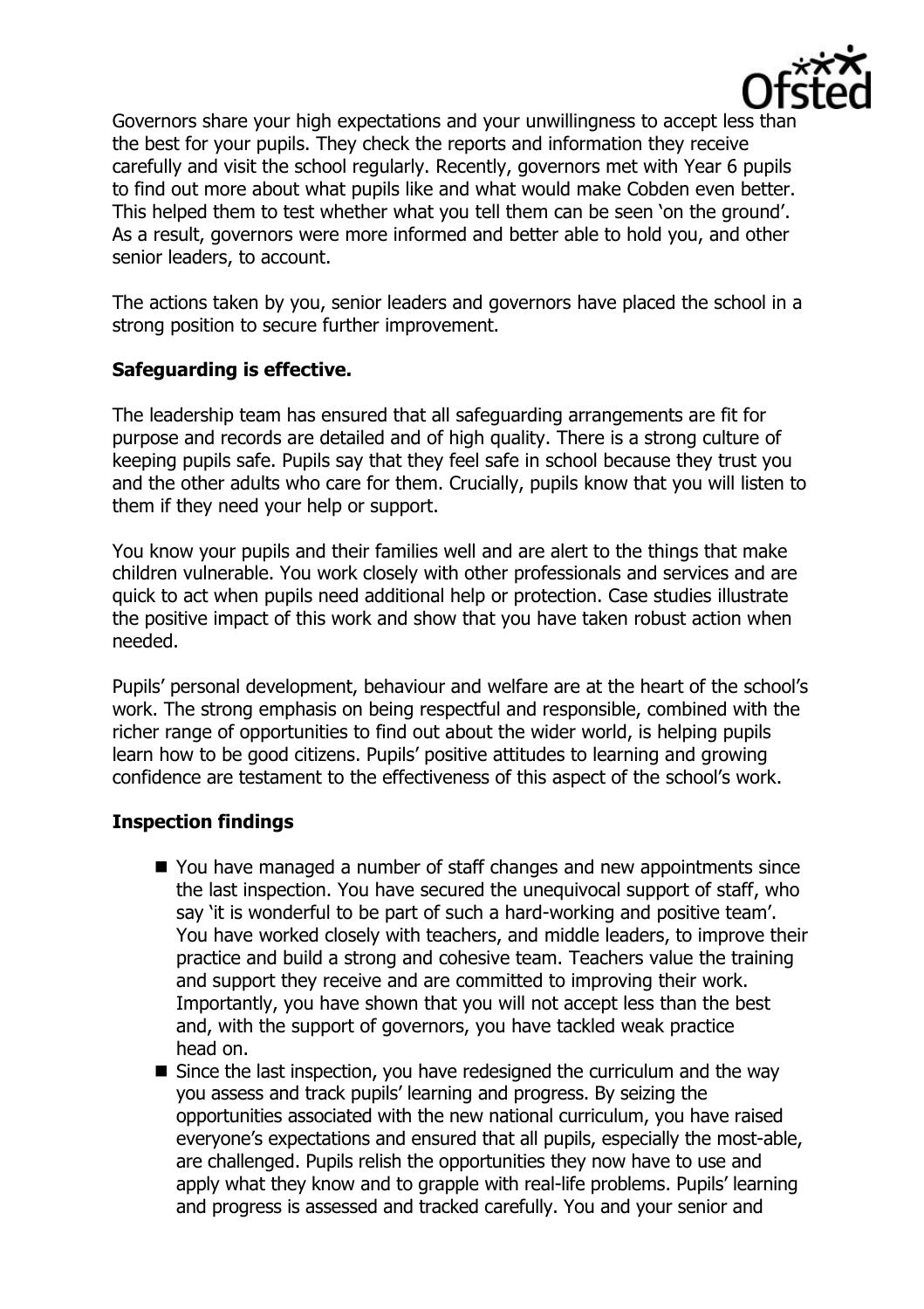

middle leaders take great care to check that teachers' assessments accurately match the standard of work seen in pupils' books and folders.

- You have improved the aspects of teaching that were weaker at the time of the last inspection. Expectations are higher and there is greater challenge for the most-able pupils. In mathematics, for example, the most-able pupils are set more complex problems and are challenged to use and apply their mathematical knowledge and understanding. Pupils know how well they are doing and the marking and feedback in books identifies what they need to do to improve their work. Occasionally, however, misconceptions and errors in pupils' work are missed because teachers do not question pupils to check whether their knowledge and understanding are secure before they move on to new work.
- The proportion of children in early years achieving a good level of development increased in 2015 but remained below the national average. From starting points which are below expectations, especially in communication and language, children make increasingly strong progress. A higher proportion of children are on track to achieve a good level of development in 2016.
- At key stage 2, rates of progress are above the national averages in reading, writing and mathematics. The progress of disadvantaged pupils matches the progress of other pupils nationally. The picture at key stage 1 is not as positive. Although there is an improving trend in attainment in phonics (letters and the sounds that they make), pupils' attainment in reading, writing and mathematics declined in 2015. Current assessment information and the work in books and folders shows that Year 2 pupils are making faster progress in writing and mathematics and are on track to achieve better outcomes in 2016.
- Pupils' spiritual, social, moral and cultural development is strongly promoted throughout the school. Pupils are increasingly knowledgeable about the wider world and are forthright about the values of tolerance and respect for other people. Pupils place great value on being responsible members of their community and are rightly proud of their school.

#### **Next steps for the school**

Leaders and those responsible for governance should ensure that:

- $\blacksquare$  teachers develop their use of questioning to thoroughly check pupils' knowledge and understanding.
- $\blacksquare$  pupils in key stage 1 learn well and make the same fast progress seen in key stage 2.

I am copying this letter to the chair of the governing body, the regional schools commissioner and the director of children's services for Leeds. This letter will be published on the Ofsted website.

Yours sincerely

Nick Whittaker **Her Majesty's Inspector**